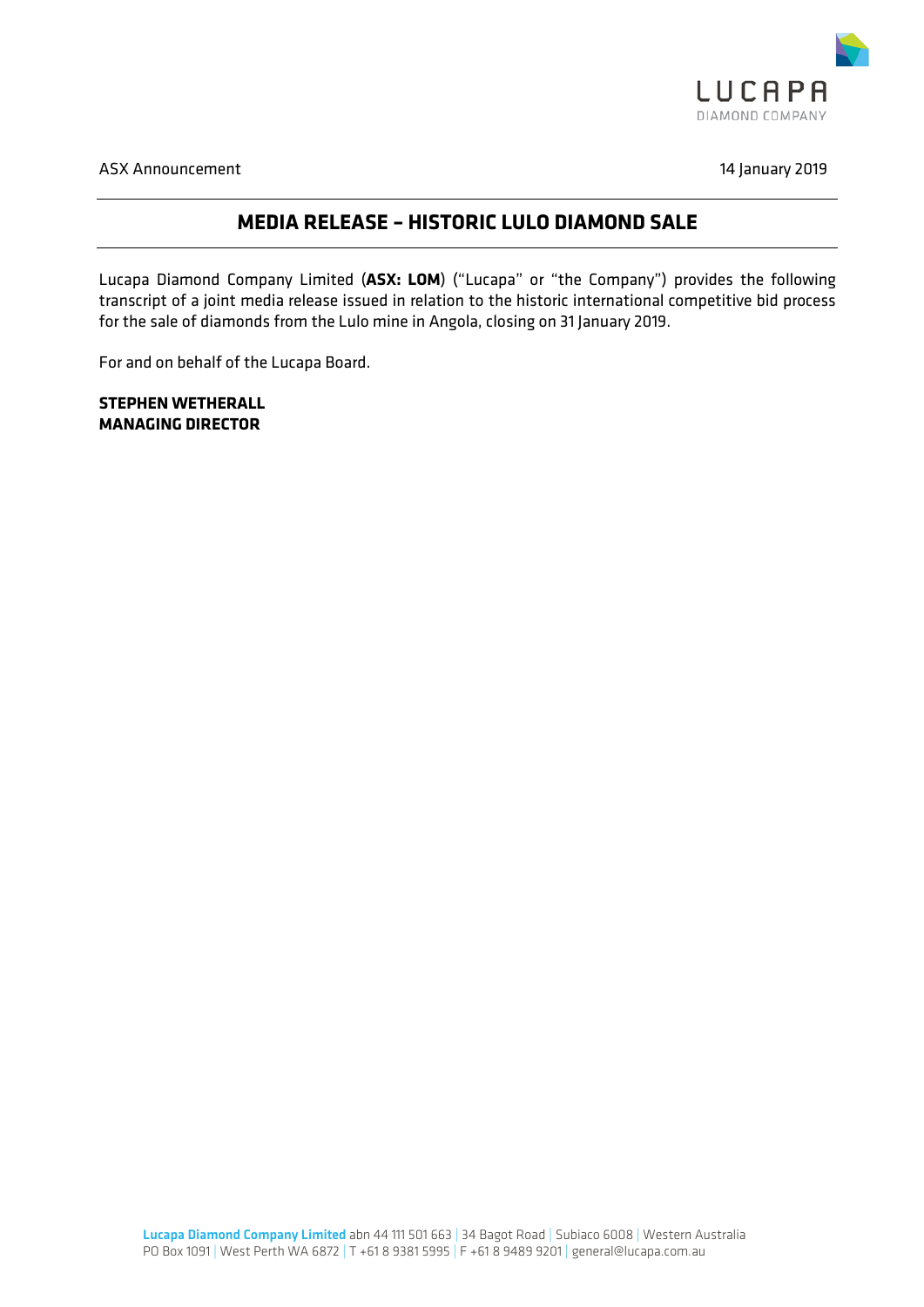





## **MEDIA RELEASE**

# **ANGOLAN DIAMOND PRODUCTION IN HISTORIC COMPETITIVE BID SALE**

*LEADING GLOBAL DIAMANTAIRES INVITED TO PURCHASE EXCEPTIONAL ANGOLAN DIAMONDS AS PART OF NEW MARKETING POLICY*

The significant diamond sector reforms being enacted by the President of Angola, His Excellency Joao Lourenco, to grow investment into the Angolan mining sector, will take another major step forward this month as the inaugural competitive bid sale of large and premium-quality diamonds from the high-quality Lulo diamond mine takes centre stage in the Angolan capital of Luanda.

The sale will mark a significant milestone for the Angolan diamond mining industry, being the first diamonds offered for sale in a competitive process under the new diamond marketing policy enacted by President Lourenco and the Angolan Council of Ministers.

The historic Lulo competitive bid sale, which is scheduled to close on 31 January 2019, is being organised in Luanda by SODIAM, the state-owned company responsible for the trading of diamonds in Angola.

The new diamond marketing reforms have generated significant interest from some of the world's leading diamantaires and large stone manufacturers, who will participate in the inaugural event.

Seven exceptional Lulo diamonds, showcasing some of the high-quality production of Angola, will be offered individually, including a 46 carat pink and six top-colour Type IIa white gems ranging from 114 carats to 43 carats.

The diamonds are being offered for sale by Sociedade Mineira Do Lulo ("SML"), which holds the alluvial mining licence to the prolific Lulo concession in Angola's diamond-rich Lunda Norte region. SML boasts the world's highest average US\$ per carat alluvial diamond production.

SML is a successful and long-running partnership between ASX-listed Lulo mine operator Lucapa Diamond Company Limited ("Lucapa"), Angolan diamond mining company, Empresa Nacional de Diamantes E.P. ("Endiama") and local partner, Rosas & Petalas.



46 carat pink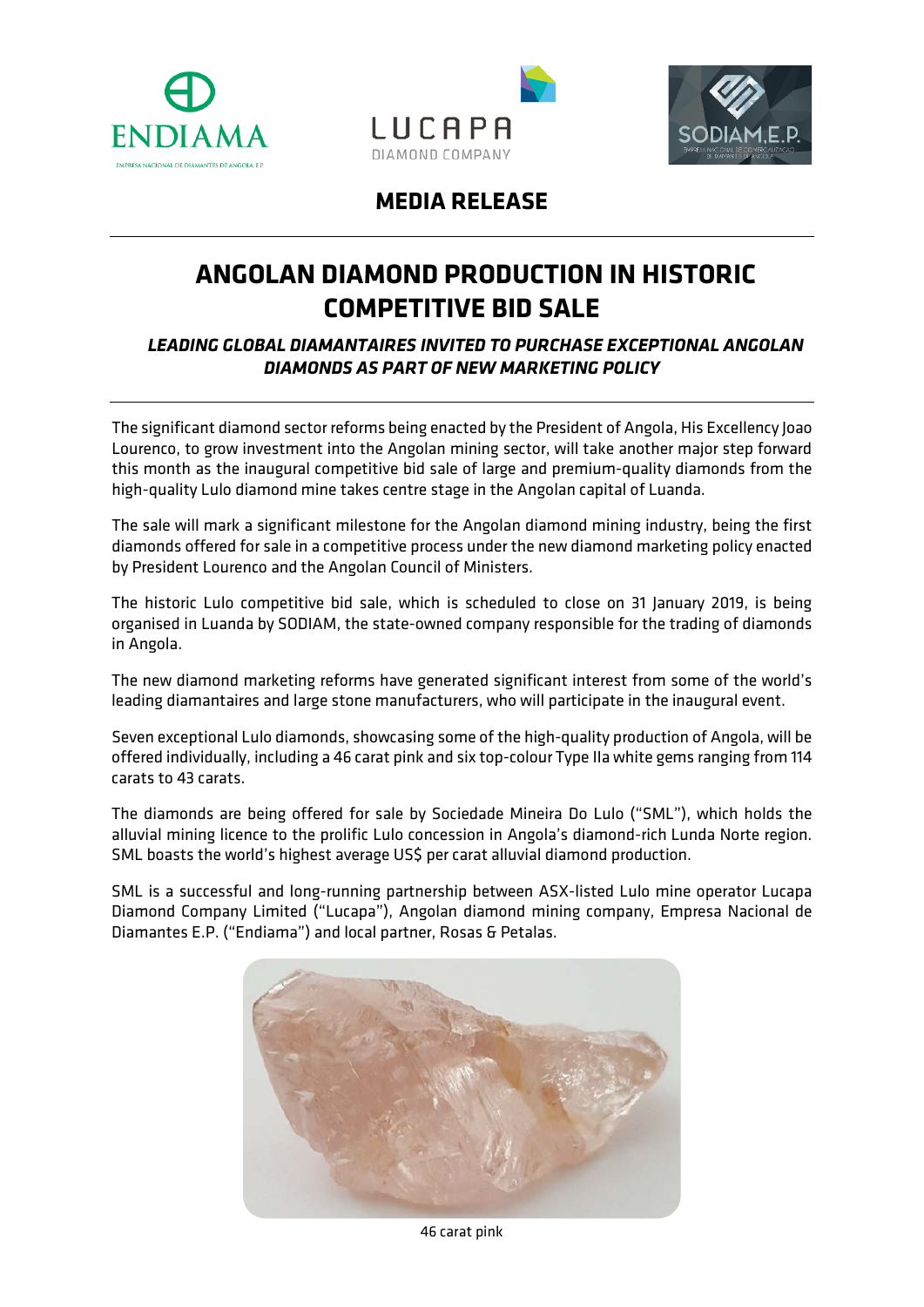

The new diamond marketing policy is among the measures being introduced by President Lourenco's Government to increase foreign direct investment into Angola's diamond sector.

#### **Minister of Mineral Resources and Petroleum, Diamantino Azevedo, stated:**

*"It is a unique moment of great importance that marks the turning point in the trading of diamonds in our country, reflecting greater flexibility and transparency in this sensitive and vital industry for our economy."*

#### **[Laureano Receado Paulo,](http://www.endiama.co.ao/en/about-us/board-members/82) ENDIAMA'S Strategic Planning and Mining Operations Executive, said:**

*"The tender means transparency in the trading of diamonds and it is an inducement for attracting several investors in the diamond sub-sector. In this way, Angola's diamonds will be increasingly valued, sold at fair prices, maximizing revenues and concomitantly increasing the tax contribution to the state."*

#### **Eugénio Bravo da Rosa, Chairman of the Board of Directors of SODIAM, said:**

*"This event in the national diamond sub-sector, reinforces - with local businessmen, foreign direct investors and all the agents within the international diamond industry - a commitment to transparency. This commitment is necessary for the sustainable development of the national diamond industry, so that foreign investors look at the Angolan market and its agents as credible partners for the development of new projects."*

*"This first tender organized by SODIAM in Angola, is important because it meets the Government guidelines to transform Angola into a country that is increasingly opened to foreign direct investment. This tender and the others that are going to follow regularly, mark a turning point in the trading of diamonds in Angola."*

#### **Stephen Wetherall, Lucapa Diamond Chief Executive Officer, commented:**

*"Thanks to the positive marketing reforms introduced by Angolan President Lourenco and his Government, the competitive event scheduled to close on 31 January will mark a significant milestone for both the Lulo mine and Angola's diamond mining sector."*

*"Lulo diamonds have already established a reputation as being among the highest quality gems in the world. Together with our Angolan partners, Lucapa is delighted that SML will now start showcasing these exceptional diamonds to the strong interest shown by the world's leading diamantaires."*